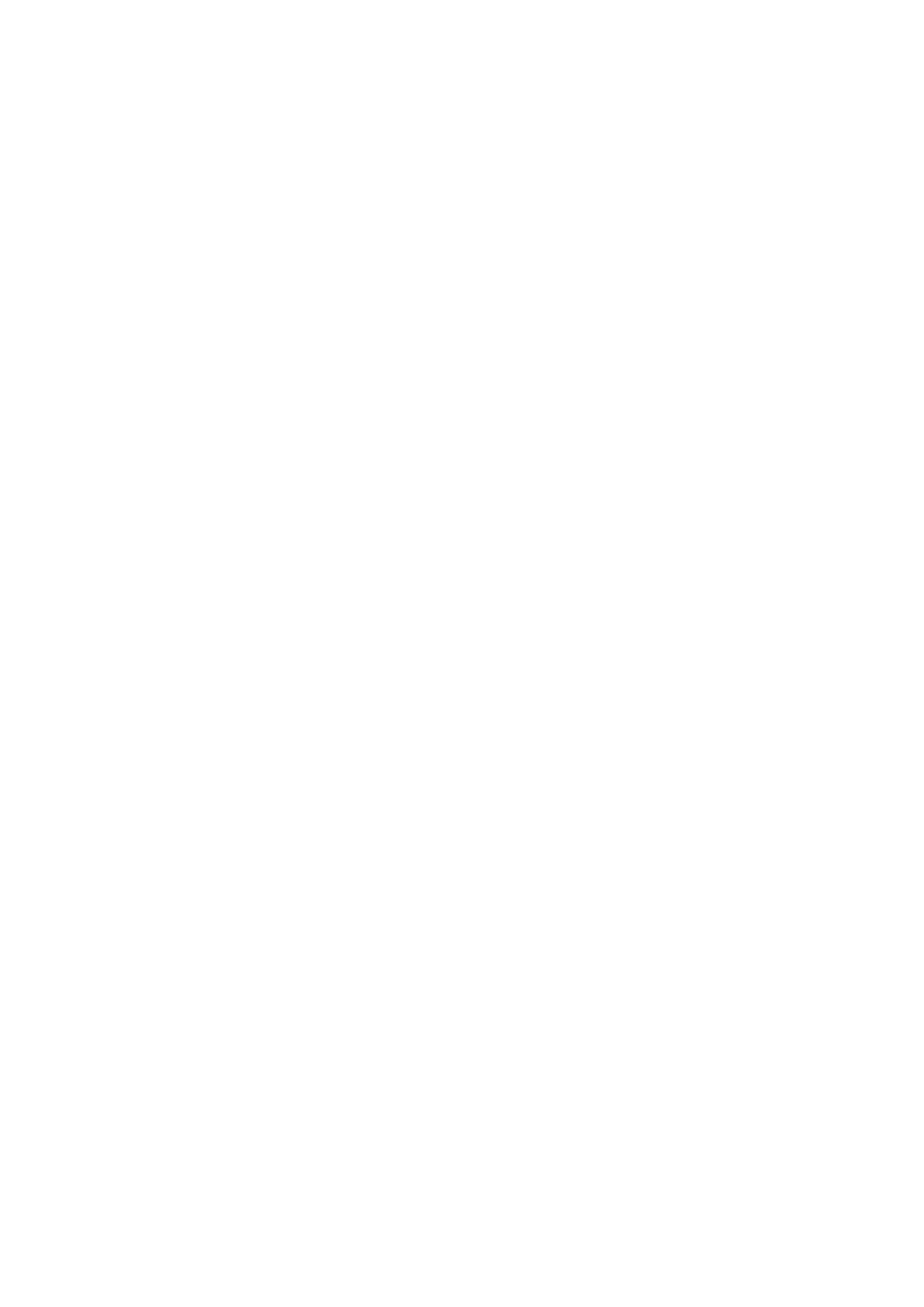platform. Figure 6 presents the resulting detailed High-level data model.

## **5.3. Logical Data Model**

The integration of the Dublin Core and IODEF at the level of the logical data model was based on the process proposed by Batini et al. [22]. First, models were analysed and compared in order to determine the relationships between concepts. Common properties and few conflicts were identified in this step. Then, after resolving conflicts, all concepts were placed on a common diagram. Such a model required restructuring, including a common convention for the names, adding the missing attributes and creating new relationships. Finally the new model was tested against the qualitative criteria: completeness, correctness, minimality and understandability. The LDM is presented in Figure 7.

## **6. Conclusions**

The smart grid is a new application domain for information security which requires intense research efforts in various fields. One of the subjects which demand particular attention is the development of a security information sharing platform. This was identified as a priority area of the research and development in the grid.

In the paper a novel approach for proper identification and representation of the data exchanged in the platform was proposed that responds to the challenges inherent to the highly distributed and heterogeneous nature of the grid. The results of application of the approach (described in Section **Error! Reference source not found.**) proved its suitability and effectiveness.

The approach described in this paper can be applied to many application domains where similar challenges are faced. It is especially suitable in the contexts where communication problems arise due to the large geographical distribution of the involved enterprises and institutions as well as their high diversity in regard to size.

## **7. Acknowledgements**

The study presented in this paper is based on work carried out in the DEnSeK (Distributed Energy Security Knowledge) project founded by the European Commission, Directorate-General for Home Affairs (Programme "Prevention, Preparedness and Consequence Management of Terrorism and other Security-related Risks" – CIPS, Project Reference: HOME/2012/CIPS/AG/ 4000003772) and partially supported from the project funds. The authors acknowledge the contributions of the DEnSeK consortium partners

involving the development of the business model and their feedback on the data model developed by the authors.

## **8. References**

[1] X. Fang, S. Misra, G. Xue, and D. Yang, "Smart Grid — The New and Improved Power Grid: A Survey," IEEE Commun. Surv. Tutorials, vol. 14, no. 4, pp. 944–980, 2012.

[2] P. McDaniel and S. McLaughlin, "Security and Privacy Challenges in the Smart Grid," IEEE Secur. Priv. Mag., vol. 7, no. 3, pp. 75–77, May 2009.

[3] D. Feledi, S. Fenz, and L. Lechner, "Toward webbased information security knowledge sharing," Inf. Secur. Tech. Rep., vol. 17, no. 4, pp. 199–209, May 2013.

[4] "DEnSeK (Distributed Energy Security Knowledge) website." [Online]. Available: http://www.densek.eu/. [Accessed: 08-Apr-2014].

[5] S. B. Navathe, "Evolution Of Data for Databases Modeling," Commun. ACM, vol. 35, no. 9, pp. 112–123, 1992.

[6] Michael L. Brodie, "On the Development of Data Models," in On Conceptual Modelling, 1984, pp. 19–48.

[7] N. A. Karagöz, "A framework for developing conceptual models of the mission space for simulation systems," Middle East Technical University, 2008.

[8] J. Parsons, "Data Modeling," in Handbook on Data Management in Information Systems SE - 3, J. Błażewicz, W. Kubiak, T. Morzy, and M. Rusinkiewicz, Eds. Springer Berlin Heidelberg, 2003, pp. 49–77.

[9] W. D. Potter and R. P. Trueblood, "Traditional, semantic, and hypersemantic approaches to data modeling," Computer (Long. Beach. Calif)., vol. 21, no. 6, pp. 53–63, 1988.

[10] M. Chemuturi, Requirements Engineering and Management for Software Development Projects. New York, NY: Springer New York, 2013.

[11] C. W. Bachman, "Data structure diagrams," ACM SIGMIS Database, vol. 1, no. 2, pp. 4–10, Jul. 1969.

[12] T. Halpin, "Object-Role Modeling (ORM/NIAM)," in Handbook on Architectures of Information Systems SE - 4, P. Bernus, K. Mertins, and G. Schmidt, Eds. Springer Berlin Heidelberg, 2006, pp. 81–103.

[13] M. Azmoodeh, S. H. Lavington, and M. Standring, "The Semantic Binary Relationship Model of information," pp. 133–151, Jul. 1984.

[14] M. R. Kogalovsky and L. A. Kalinichenko, "Conceptual and ontological modeling in information systems," Program. Comput. Softw., vol. 35, no. 5, pp. 241–256, 2009.